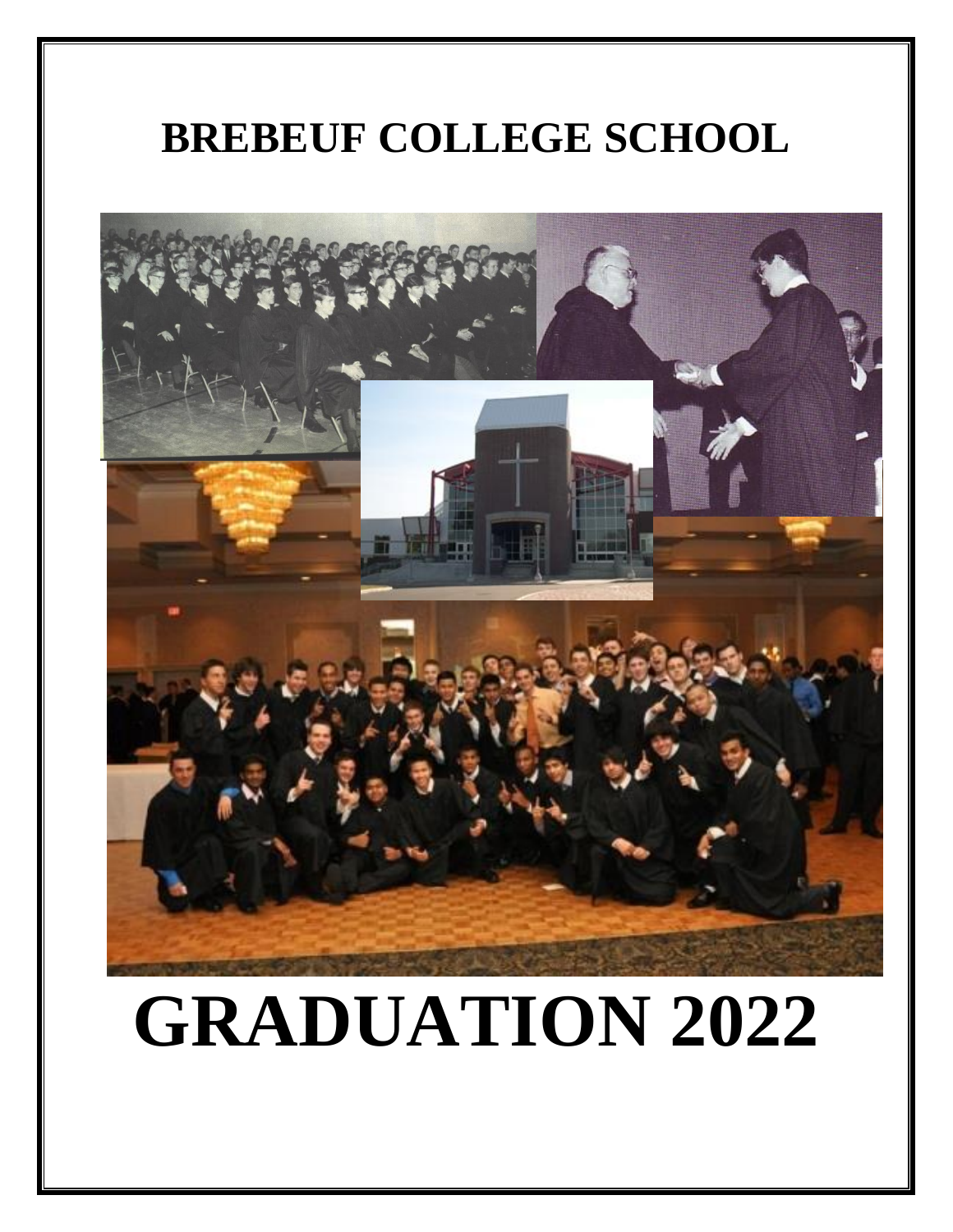#### **BREBEUF GRADUATION 2022**

STAFF COMMITTEE: Mr. M. Da Costa [michael.dacosta@tcdsb.org](mailto:michael.dacosta@tcdsb.org) Ms. K. McTernan [kristan.mcternan@tcdsb.org](mailto:kristan.mcternan@tcdsb.org) Mr. L. Soares [linton.soares@tcdsb.org](mailto:linton.soares@tcdsb.org) Ms. A. Walsh andrea.walsh@tcdsb.org

Dear Graduates and Parents:

Enclosed you will find important information on the Graduation Ceremony and other activities for the Class of 2022. Please ensure your son joins the Guidance Google Classroom as updates will be posted there periodically – **ehuljoy.** In order to make the graduation from Brebeuf a meaningful and memorable occasion for you and your families, we wish to draw your attention to the following items.

#### **GRADUATION FEE**:

The cost for a student to attend Graduation is \$110.

Payment should preferably be made online via School Cash Online. A link for the payment will be emailed to all parents of graduates. The deadline is Friday, May 20.

Notes:

- If for any reason a student does not meet the requirements for Graduation or cannot attend, all fees will be refunded.

- If there are any financial issues, please contact Mr. Soares or any teacher on the Graduation Committee.

#### **The Graduation Fee covers the following**:

- Graduation hall rental
- Graduation invitations and programmes
- Graduation decorations
- Graduation prizes and awards
- Honorarium for Mass Celebrant & Guest Speaker
- Diploma cover
- Professional Photographer
- Graduation gown rental & cleaning
- Mass programme
- Graduation Breakfast
- Tickets for four guests per student. Once we know the final number of students who will graduate, and if there are additional spaces, we will sell additional tickets at the Graduation Rehearsal on June 28 for \$5 each.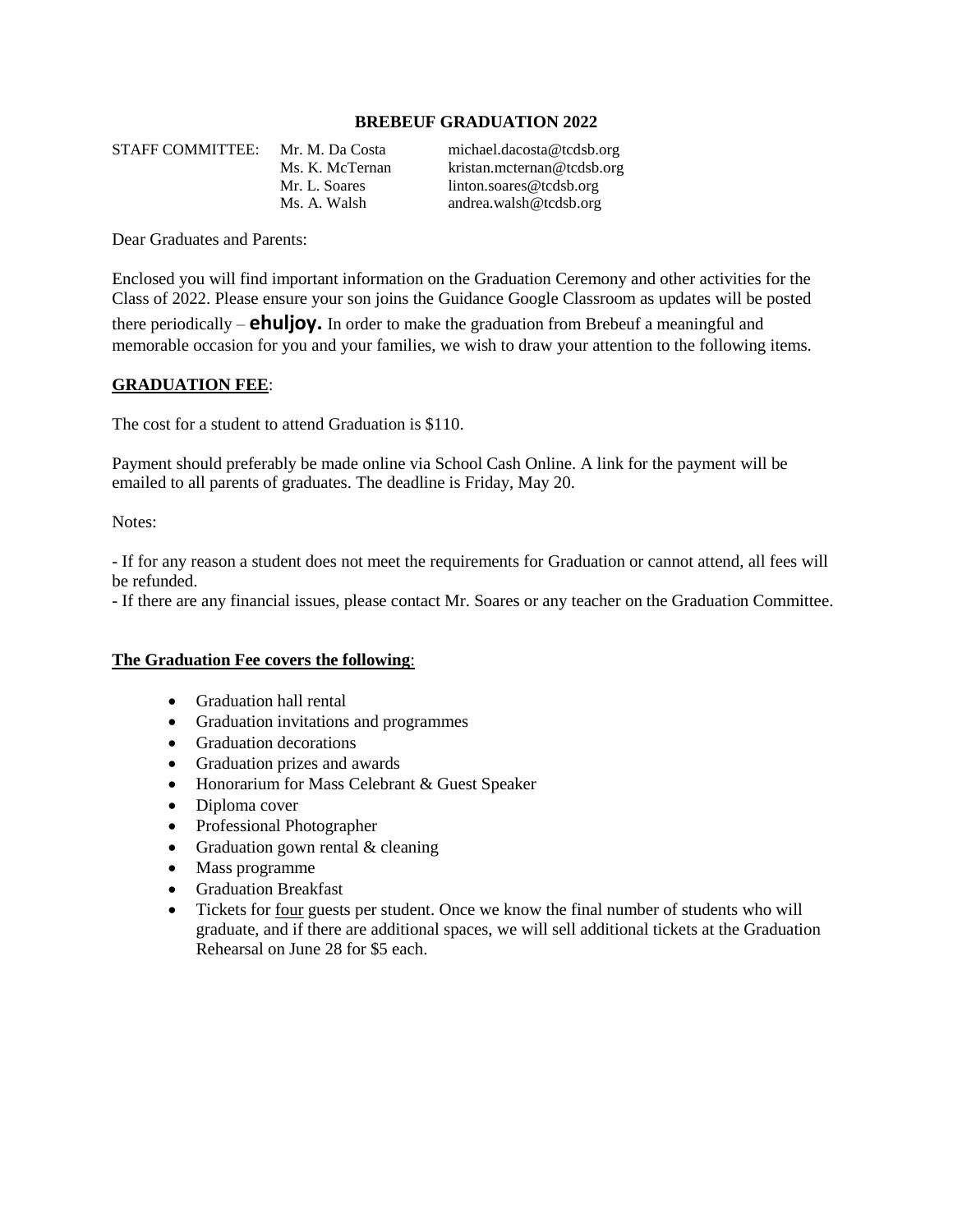#### **Tuesday, June 28, 2022**

## **GRADUATION MASS, BREAKFAST & REHEARSAL (for students and staff)**

**Note: Parents are welcome to attend the Graduation Mass** portion of the morning**.**

#### **Graduation Mass and Breakfast: STUDENT ATTENDANCE IS EXPECTED**

- **9:00 a.m.** in the Gym
- Please dress in business casual clothing and neat attire (no hats, t-shirts, shorts, or running shoes).
- The Breakfast will take place in the Atrium immediately following Mass. There will also be some special presentations and entertainment, and some awards will be distributed.

#### **Graduation Rehearsal: ATTENDANCE IS MANDATORY**

- **12:00 pm,** immediately following the Graduation Breakfast in the Gym
- You must be **ON TIME**. If you are late, you will hold up the entire rehearsal.
- **A student who misses the rehearsal may not be eligible to participate in the Graduation Ceremony or receive invitations or a gown.**
- Distribution of graduation invitations will take place after the rehearsal (4??? per student). Depending on the graduating class size, a small number of additional invitations will be sold for \$5 after the rehearsal.
- Distribution of gowns will follow the rehearsal. Students must have a gown for the Ceremony.
- Only the **GRADUATE** can pick up his gown and invitations.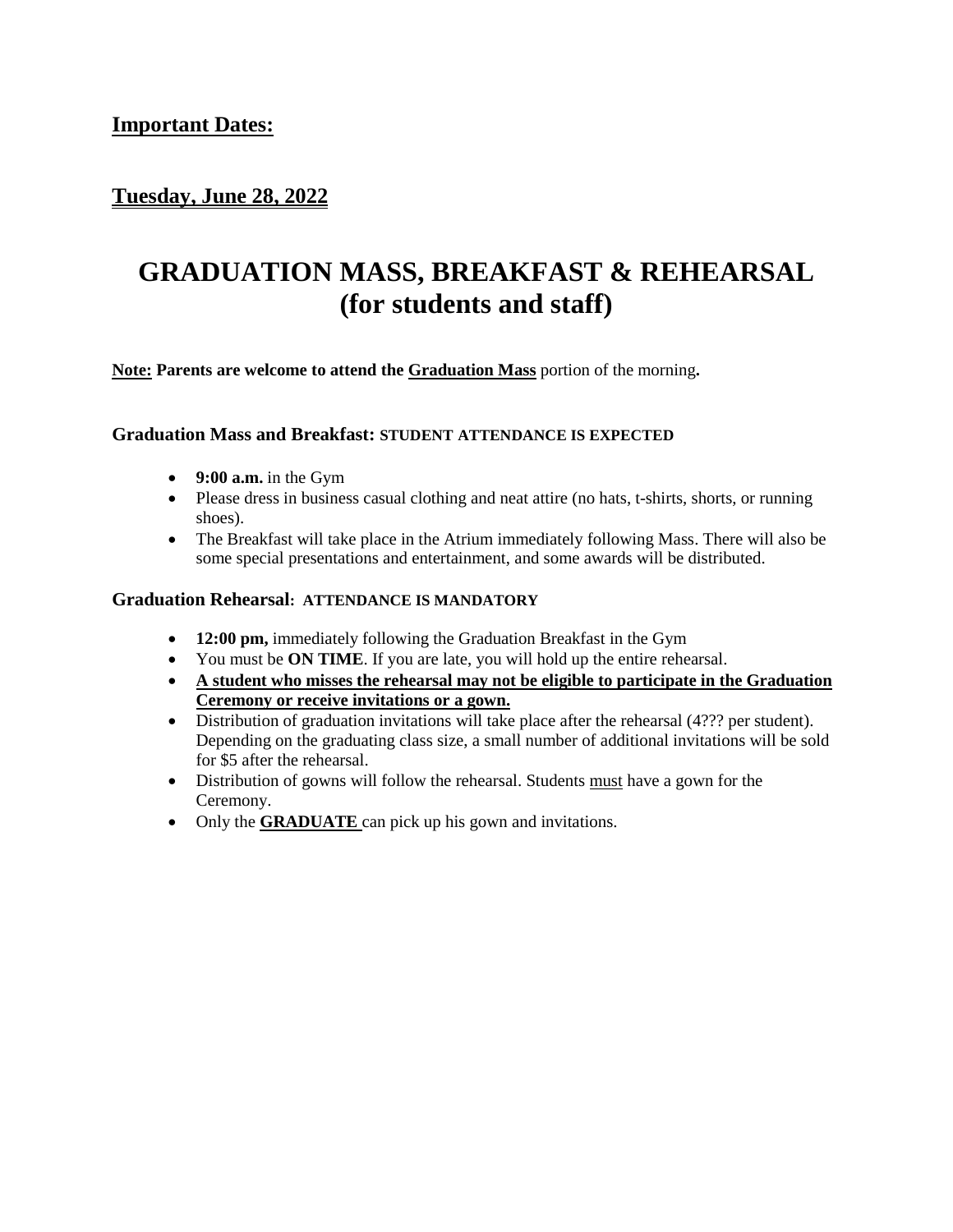## **GRADUATION CEREMONY**

#### **DA VINCI BANQUET HALL 5732 Hwy 7 #33, Woodbridge, ON L4L 3A2**

- Graduates to assemble at the Da Vinci Banquet Hall by **9:00 a.m**. **SHARP.**
- Ceremony will begin at **10:00 a.m. SHARP.**
- Parents, family members and graduates will not be permitted into the banquet hall before **9:00 a.m.**
- Students **must bring their GRADUATION GOWN with them** and be dressed in semiformal/formal attire (dress shirt, tie, dress pants, dark dress shoes).
- Gowns must be returned by **1:00 pm** at the latest.
- All staff, graduates and guests must leave the banquet hall **by 1:00 pm**.
- Guests **MUST** have their tickets available to enter the hall.
- Give yourself plenty of time to get to the banquet hall!

#### **GRADUATION PHOTOGRAPHS:**

As in the past at Graduation, family members are welcome to take pictures before and after the ceremony. However, during the actual presentation of diplomas **PARENTS ARE NOT PERMITTED TO TAKE PICTURES** at the presentation stage, as this interferes with the professional photographs and obstructs the view of other guests. **Order forms for photos will be included in the envelope the student receives when he returns his gown after the Graduation Ceremony** .

All outstanding obligations, i.e. monies, sports or music equipment, library materials, etc, must be resolved prior to **June 17, 2022.**

**We will make every effort to make your graduation a special day for you and your family. It does, however require much planning, organization and complete cooperation. Please assist by observing the timelines outlined above.**

#### **GRADUATION CRITERIA**:

A student will be eligible for graduation if he has earned his OSSD at Brebeuf College School. It is the student's responsibility to ensure that all diploma requirements have been fulfilled (including community service hours). If any student wishes to clarify his status, please consult the Guidance Department.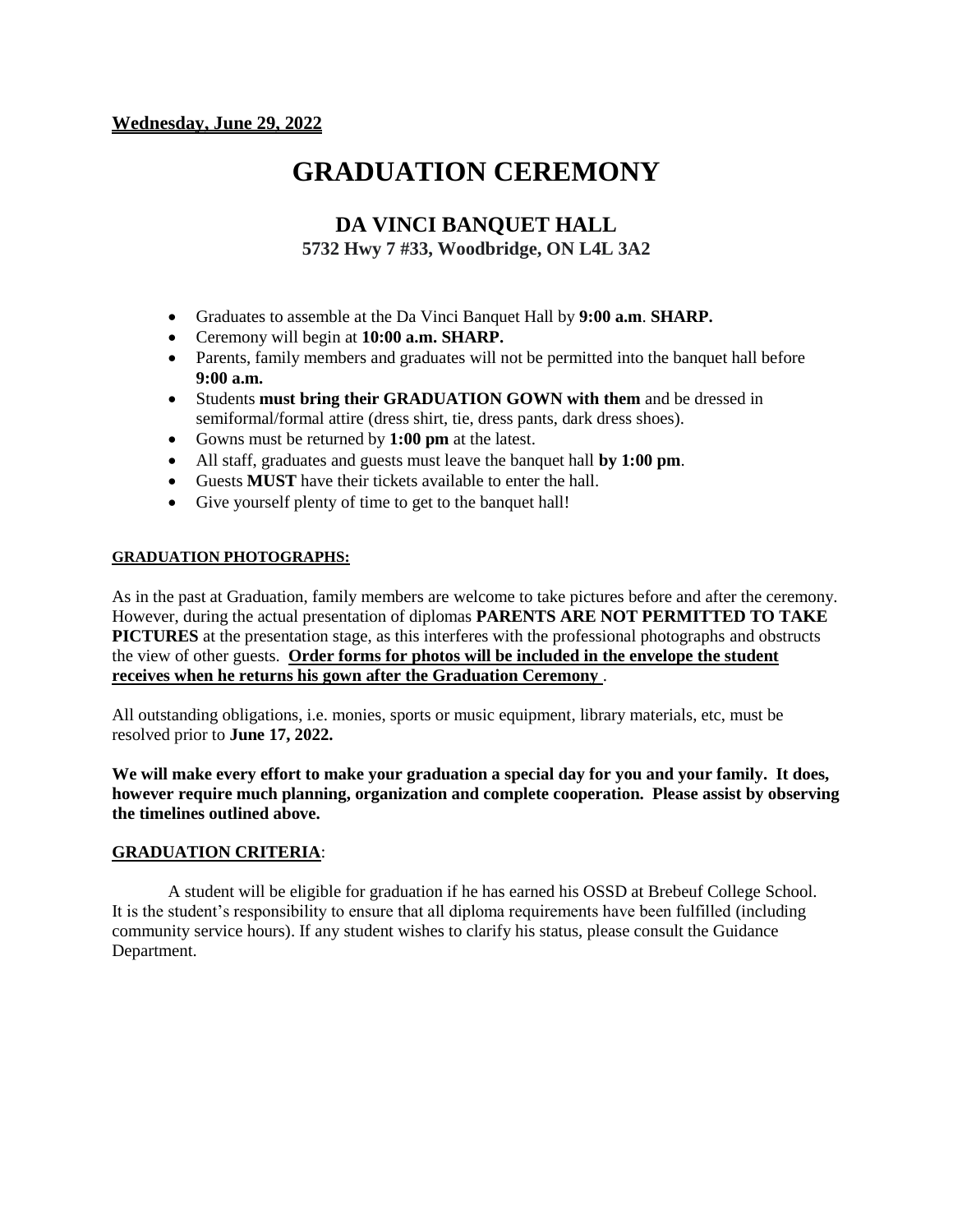#### **BREBEUF GRADUATION AWARDS**

Please go to **[www.brebeufalumni.org/](http://www.brebeufalumni.org/)awards** for important information regarding being considered for awards and applying for specific graduation awards. Students are encouraged to send in their resumes. As well, some awards require separate applications. Below is a list of our awards. All monetary values are subject to change.

 $AP =$  annual plaque/trophy kept at school  $PP = personal$  plaque given to student  $$ =$  monetary award (some awards might be divided between multiple winners in which case the money is split)

\* **Academic Awards** are given for the highest mark in each Gr. 12 subject. [PP]

\* **Blessed Edmund Rice Society** medals are given to all students who were named to the Honour Roll in all four years at Brebeuf.

\* **The Medal of the Governor-General of Canada** is awarded to the student with the highest average in both Grades 11 and 12. [medal from GG,PP,AP]

\* **The Father Winston Rye, S.J. Award** is given to the student with the highest average in Grade 12. [\$200,PP,AP]

\* **Ontario Scholars** had an average of over eighty per cent on their top six Grade 12 courses regardless of when and where they were taken. [certificate]

\* **The Honour Roll** recognizes students who had an overall average of at least eighty per cent in their Grade 12 year at Brebeuf. [certificate and pin]

\* **The Lieutenant Governor's Medal** is given to a student with an exemplary record in performing community service. [Pin from LG]

\* **The E.J.Barry Renaissance Award** is presented to a student who displays an interest and active participation in all aspects of student life: academics, sports, the arts, and social activities. This award is offered in celebration of the contribution of Mr. E.J. Barry (staff 1963-1996) to the Brebeuf community. [AP, PP, \$500 from George Macri]

\* **The O'Neil Gazeley Scholarship** is awarded to a student who, in his years at Brebeuf, has demonstrated a commitment to his peers and dedication to academic excellence. This award is in recognition of Mr. Neil Gazeley who was Brebeuf's first Vice-Principal and a tremendous leader in the Catholic community. [AP,PP,\$500 from George Macri]

\* **The Brebeuf Benefactors' Award** is presented to an individual who has contributed his talents to the betterment of Brebeuf College School. [AP,PP, \$200]

\* **The Presentation Brothers' Award** is presented to a student who has demonstrated personal and academic growth and development in his years at Brebeuf. [PP,AP, \$250 from Brothers]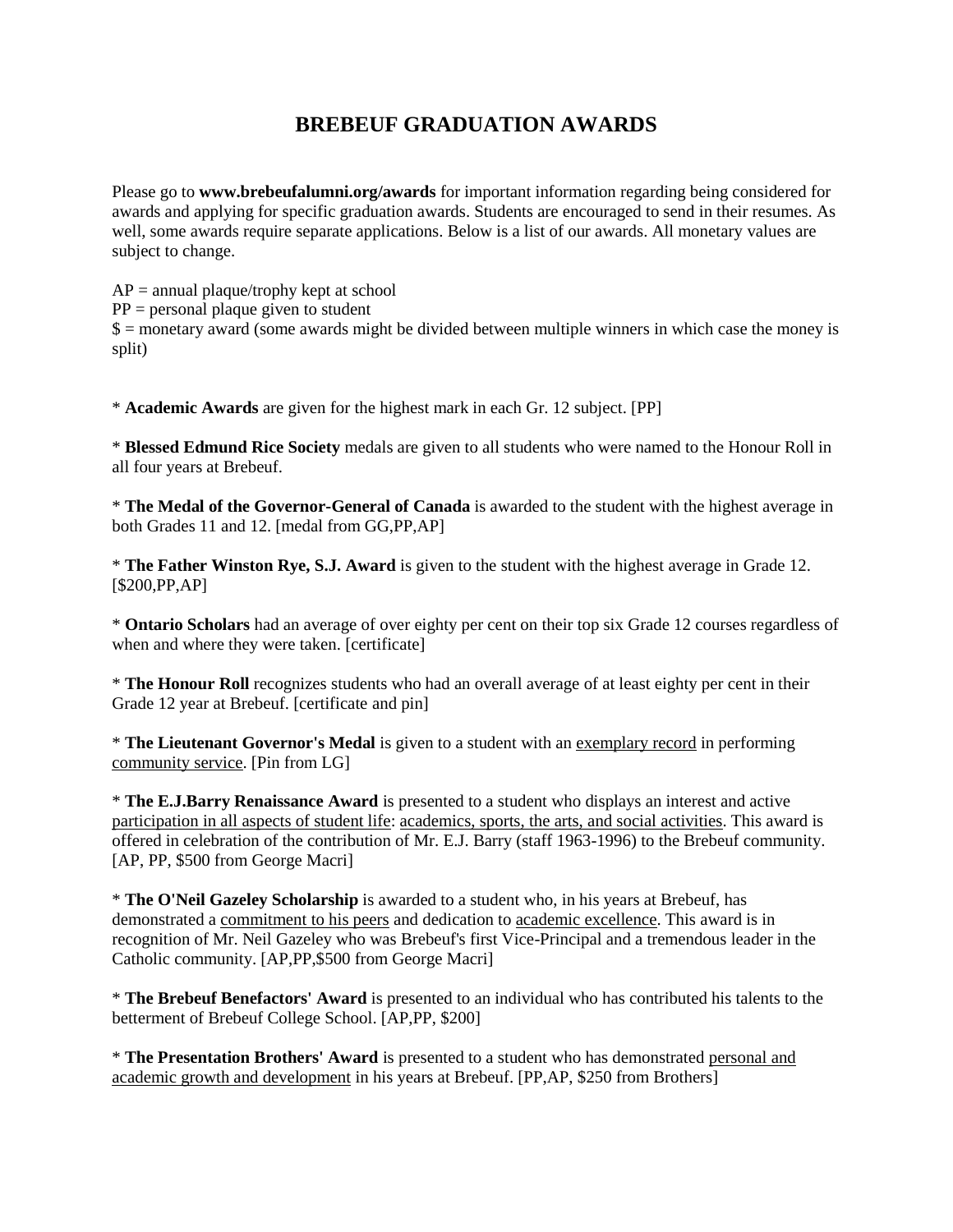\* **The Brother Lawrence Maher F.P.M. Award**, named after our former Principal, is presented to the student who has shown a commitment to spirituality within the school community, has embraced many aspects of school life, has shown a willingness to help other students, and who has given an indication that he will pursue further education. [AP,PP,\$200 from CSPC]

\* **The Michael Brown Memorial Award** is dedicated to a former Brebeuf student. This award is presented to a student who best exemplifies school loyalty and generous co-operation. [AP,PP,\$200]

\* **The Joe Will Award** is presented to a student who has made a significant contribution to the quality of school life and whose character and accomplishments exemplify the mission of the school. [AP,PP,\$200]

**\* The Man for Others Award** is presented to a student who exemplifies the school's mission of forming "men for others" [PP,AP, \$200].

\* **Catholic Student Award** is presented to a student who has embodied the school's Catholic mission. [\$200,PP]

\* **The St. Clair Monaghan S.J. Scholarship Award** goes to the student who displays high academic achievement, strong athletic and/or extra-curricular involvement, and expresses a firm commitment to become involved in Alumni affairs. [\$250 from Alumni, PP, AP] (Requires separate application).

**\* The Visual Arts Award** is presented to a student who has demonstrated outstanding ability and commitment to the field of Visual Art. This award is dedicated to the memory of Mark Agcaoili '92. [PP]

**\* The Theatre Brebeuf Award** is presented to the graduating student who has greatly contributed to the theatre programme over his years at Brebeuf. [PP]

**\* The Lou Puccini Scholarship**, named for a former teacher, is given to the graduating student who has been diligent, persevered in his studies, and overcome various challenges. This award is generously funded by George Macri. [\$500,PP,AP]

**\* The Michael Tomaszek '82 Music Award** in sponsored by the Alumni Association and recognizes a graduating student who has contributed significantly to the music programme. [\$250 from Alumni,PP,AP]

**\* The Michael Thompson '69 Award** is a new award named in honour of Michael Thompson, Class of 1969, an Honour Student, and Athlete of the Year. It is given to the graduating student who best combines academics, athletics, and good sportsmanship. This award is generously funded by the Thompson Family. [\$250,PP,AP]

**\* The Gerry Tanner Award** is named for the mother of Brett Tanner '81. This award helps to assist with university finances and it recognizes a graduating student who has contributed to school life at Brebeuf .[\$2000 from G. Tanner,PP].

**\* Toronto Secondary Unit (OECTA) Award** is given to a student for demonstrating social and political responsibility by participating in school or community activities that promote social justice and foster Catholic values. [\$100 from OECTA, certificate]

**\* The Peter Knopfel '81 Memorial Scholarship** is dedicated to the memory of Peter Knopfel, a 1981 graduate. The Alumni Association and the Knopfel family award this scholarship to the graduate who has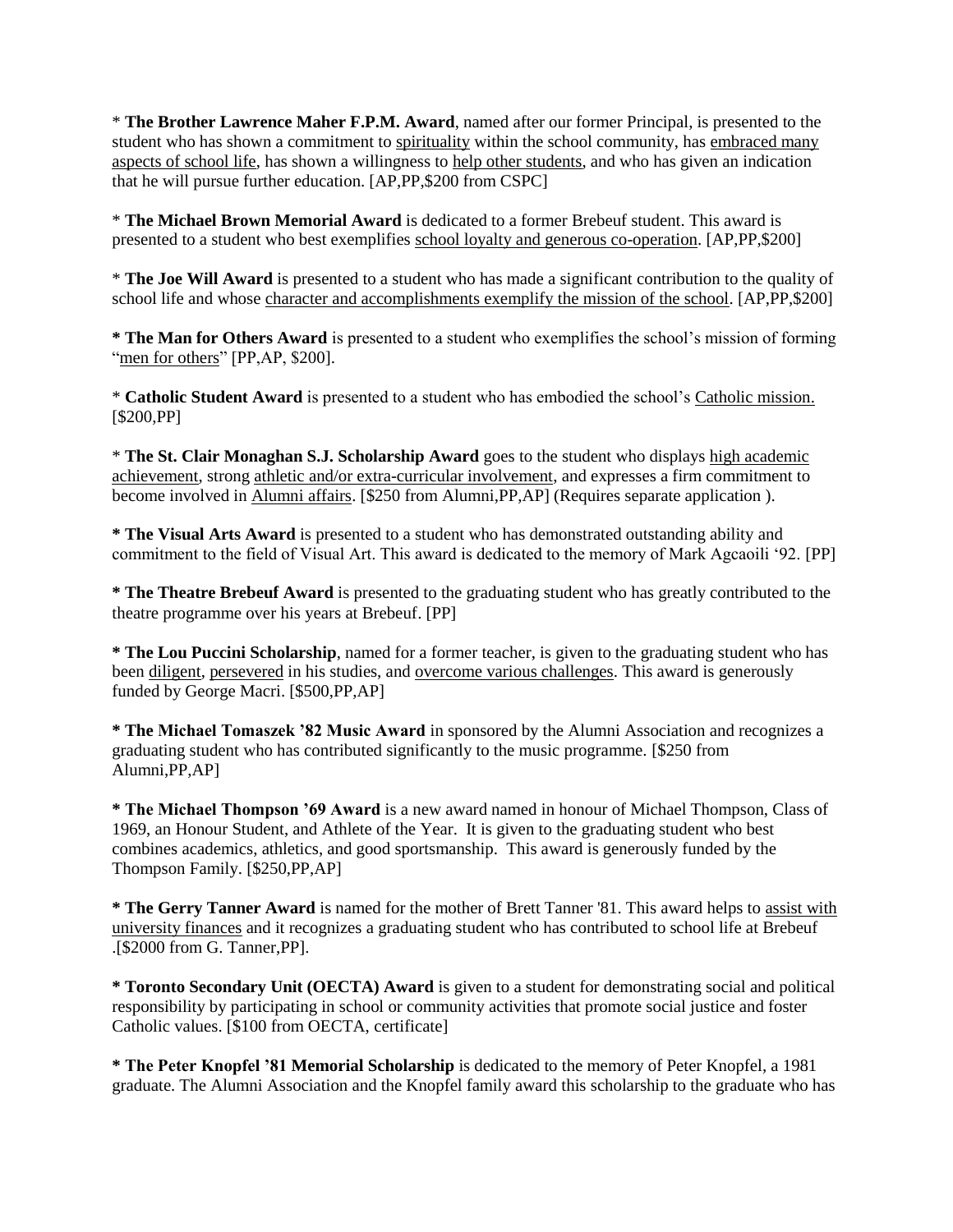demonstrated academic and social achievement through his strong sense of commitment. (requires separate application) [\$5000 from Knopfels,PP,AP]

**\* The Michael Daoust '67 Mathematics Award** is awarded to a graduating student for overall excellence in mathematics. It is named for Michael Daoust, a Brebeuf alumnus, teacher, department head, and mentor from 1967 to 2010.[PP,AP]

**The Martin Foy '82 Scholarship** is named in memory of Martin Foy, Class of 1982. It is awarded to a graduating student in the Specialist High Skills Major Programme in Information and Communication Technology. Similar to Martin, the recipient has demonstrated outstanding effort, determination, perseverance, and integrity in completing the course expectations in the specialist programme and has been accepted to a post-secondary institute. This is generously funded by the Foy family and friends of Martin. [\$1000,PP,AP]

**The Father James Webb, S.J**. **Award** is named for a former Brebeuf teacher and Jesuit Provincial. It is given to a graduating student who has shown a commitment to social justice. [PP,AP]

**The Marcus McInerney Scholarship** is a new award generously funded by Barry McInerney, Class of 1981, and Rose McInerney in memory of their son and is presented to a deserving graduating student to assist with post-secondary education.

**The Catholic Women's League Scholarship** is a new award sponsored by the C.W.L. at Blessed Trinity Parish. It is for a graduating student who is entering an apprenticeship programme and celebrates determination and commitment to succeed while making a positive contribution to his high school community.

**Raphael Kum Ming Loh '03 Award for Most Improvement** honours a former Brebeuf student and teacher. He was a true "Man for Others". This award, which is generously sponsored by the Loh family, is presented to the graduating student who has made the most academic improvement between Grades 9 & 12.

**Raphael Kum Ming Loh '03 Award for Sports Leadership** is also an award to honour Raphael Loh and funded by the Loh family. It is for a graduating student who has shown tremendous leadership in athletics.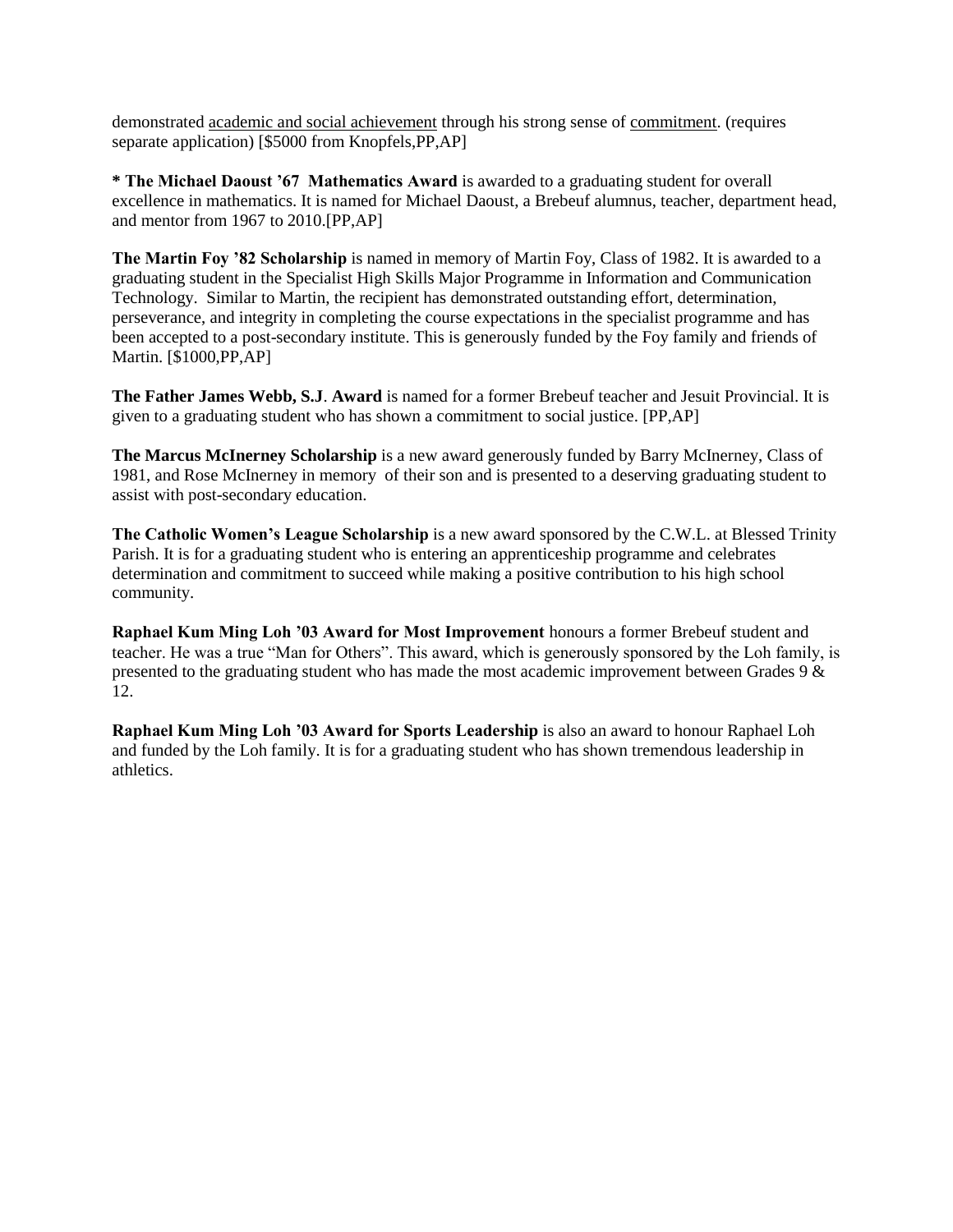#### **Valedictorian and Salutatorian Guidelines**

Below is a brief explanation of what is involved in being either the Valedictorian or the Salutatorian for the June 29, 2022 Graduation Ceremony. Students who feel they would be able to speak well at a public function such as this are encouraged to apply for these positions.

**VALEDICTORIAN**: A Valedictory address is a farewell address (5-10 minutes in length) in which appreciation and gratitude are expressed. The various aims of this address are to inspire the graduates and to thank individuals responsible for their successes while reflecting on the accomplishments of the class. The valedictory address should include:

- 1. Introduction
- 2. Advantages of a Catholic Education and Environment intellectually, spiritually, physically, etc..
- 3. Reminiscences or flashbacks (some tasteful humour) of Brebeuf College School, gratitude to parents, teachers, administration and fellow students.
- 4. Future challenge to Graduates

**SALUTATORIAN:** A salutatory address is a welcome greeting (1-2 minutes in length). The salutatory address should include:

- 1. Introduction
- 2. Welcome and appreciation to the guests for coming
- 3. Brief reference to Brebeuf College School Conclusion

#### **Requirements for both Candidates**:

General Requirements:

- $\Box$  Ability to be creative in composing a valedictory address or a salutatory address
- $\Box$  Ability to present the address clearly, maturely, meaningfully and with conviction
- $\Box$  Ability to present to a group with very different outlooks and opinions by being a capable spokesperson.
- $\Box$  Student must write a brief written response (Please see following page)
- □ Student requires: 3 Teacher References and 5 Peer References

#### Academic Requirements:

- $\Box$  Student must currently have 75% or above average.
- $\Box$  Student should have no history of disciplinary history (subject to principal's discretion).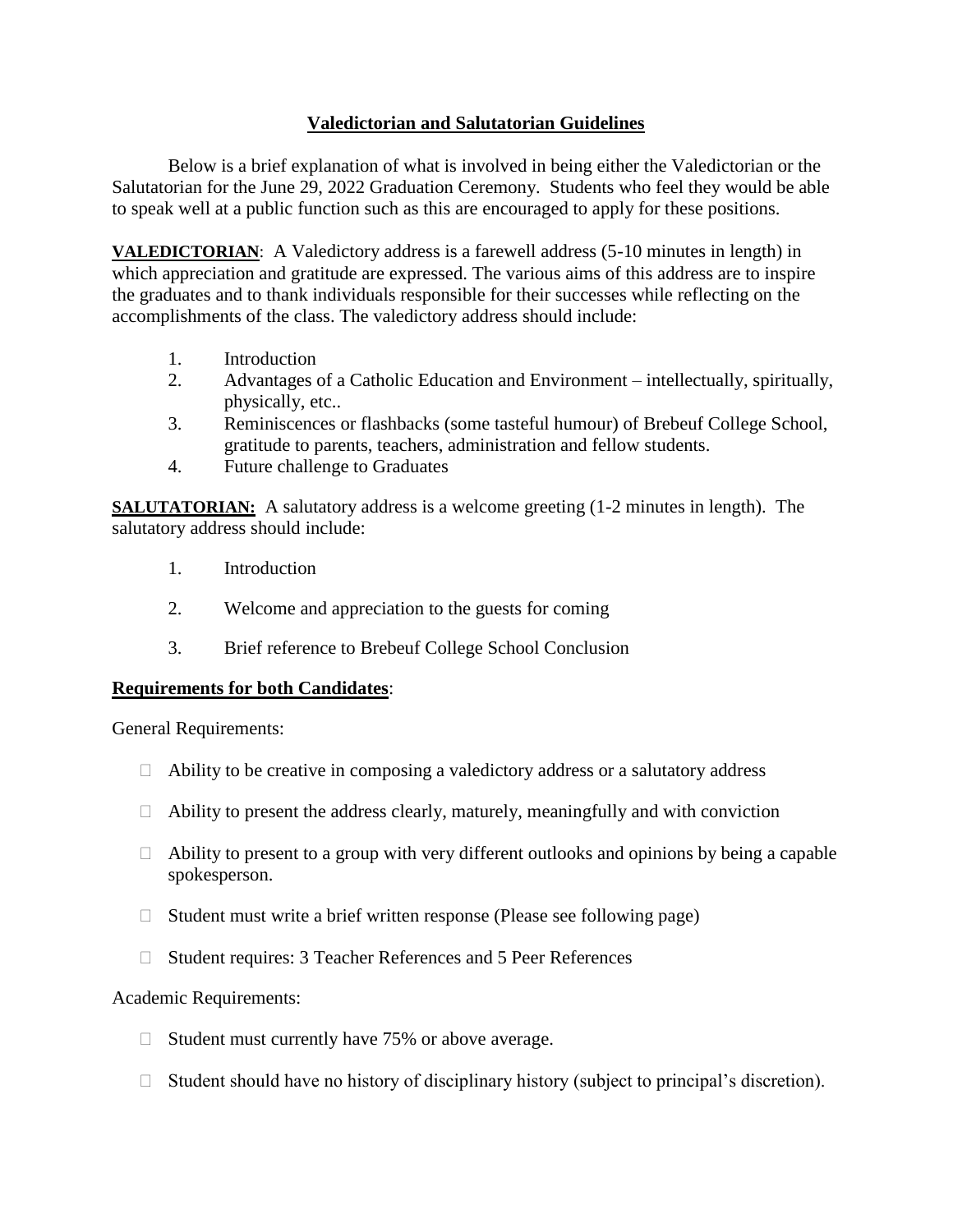Extra-Curricular Requirements:

 $\Box$  Student should have been actively committed to extra-curricular activities during his four years at Brebeuf College.

#### **Important Dates to Remember**:

Submit your completed form for only ONE of the above positions to **Mr. Da Costa in Room 222 or the Library by May 27, 2022.**

Voting selection will be on Google Forms on May 29. Scan the QR code below.



NOTE: Valedictorian and Salutatorian speeches MUST be handed in to Mr. Da Costa at least 2 weeks prior to the Graduation Ceremony. You will be required to practise your speech in front of some teachers prior to the ceremony.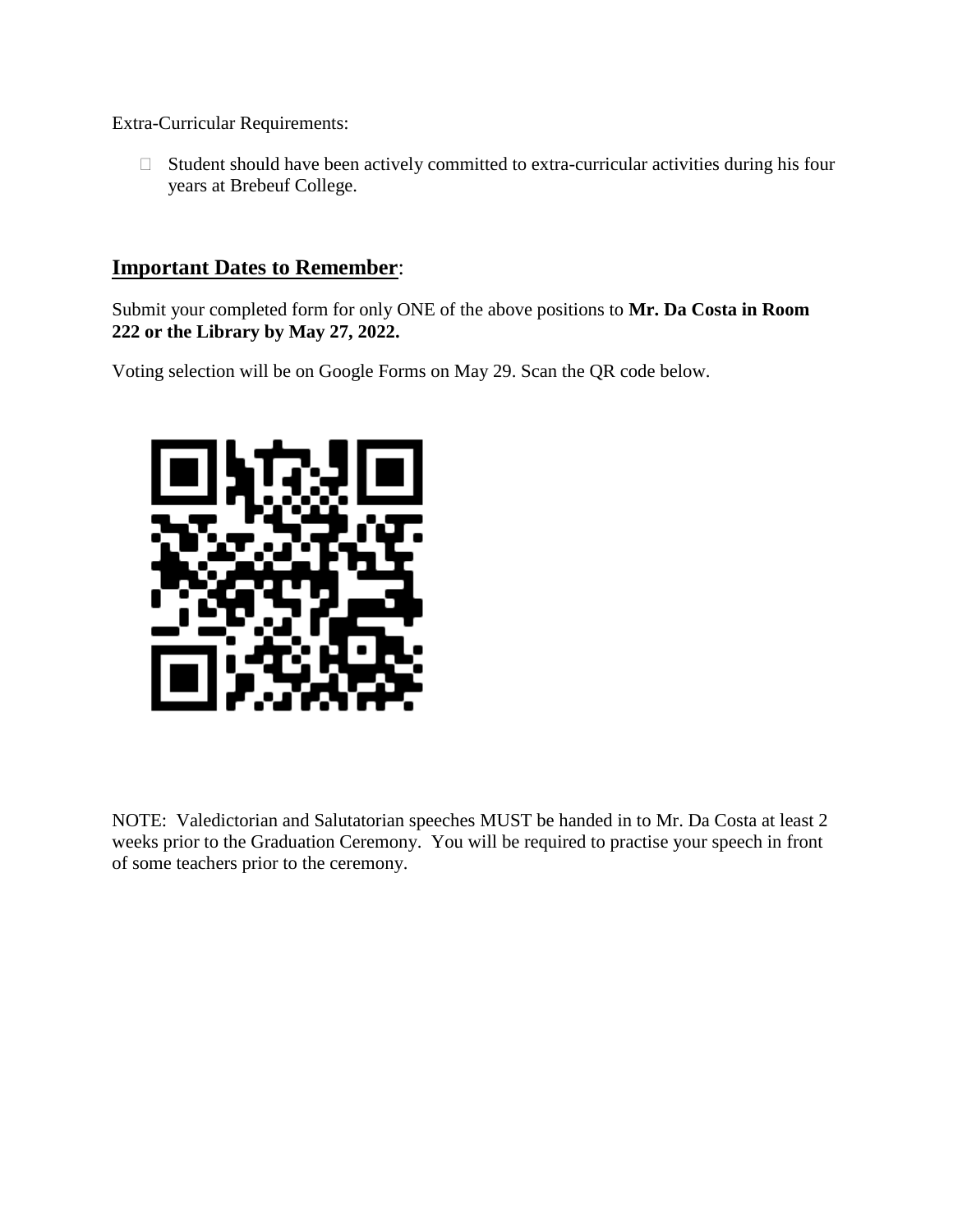## **Name of Nominee:**

**I wish to run for (circle one) VALEDICTORIAN OR SALUATORIAN**

## **Teacher References:**

| <b>Teacher Name</b> | <b>Teacher Signature</b> |
|---------------------|--------------------------|
|                     |                          |
|                     |                          |
|                     |                          |

### **Peer References:**

| <b>Peer Name</b> | <b>Peer Signature</b> |
|------------------|-----------------------|
|                  |                       |
|                  |                       |
|                  |                       |
|                  |                       |
|                  |                       |